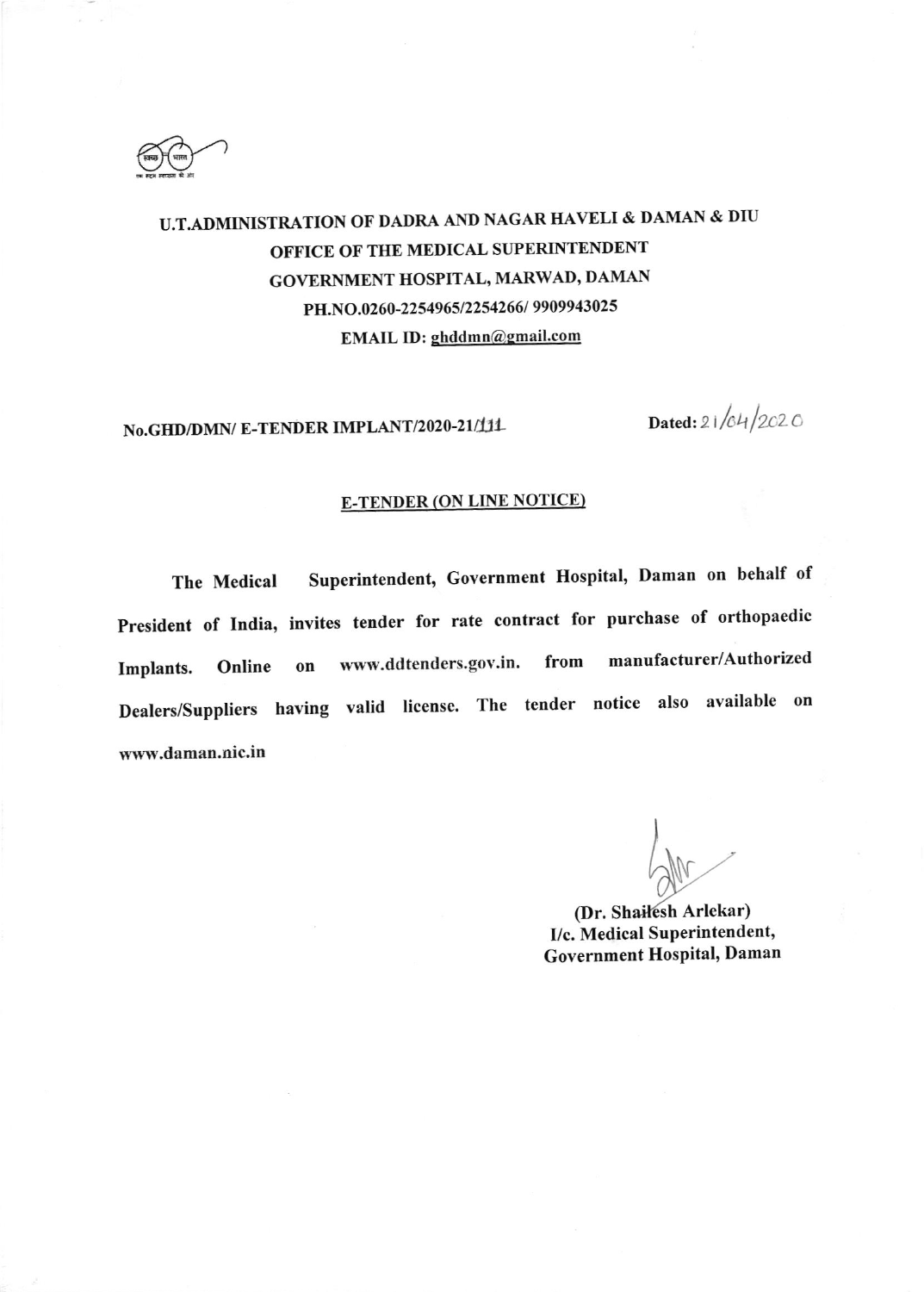### U.T.ADMINISTRATION OF DADRA AND NAGAR TIAVELI & DAMAN & DIU OFFICE OF THE MEDICAL SUPERINTENDENT GOVERNMENT HOSPITAL, MARWAD, DAMAN PH.NO.0260-2254965/2254266/ 9909943025 EMAIL ID: ghddmn@gmail.com

# No.GHD/DMN/ E-TENDER IMPLANTS/2020-21/111 Dated:  $21/4/2020$

#### E-TENDER (ON LINE) NOTICE

The Medical superintendent, Government Hospital, Daman on behalf of president of India, invites tenders for following items through on -line on http: //ddtenders.gov.in from the manufacturer/Authorized Dealers/suppliers having valid License. The tender notice also available on www.daman.nic.in

| Sr.                                                | <b>Description Items</b>                              | <b>Estimated</b> cost | EMD (in the form<br>of FDR)      | <b>Tender fees (Non</b><br>refundable |
|----------------------------------------------------|-------------------------------------------------------|-----------------------|----------------------------------|---------------------------------------|
| No.                                                |                                                       |                       |                                  |                                       |
| 01                                                 | Rate Contract for Purchase<br>of Orthopedic Implants. | ₹.18,00,000/-         | ₹.54,000/-                       | ₹.2000/-                              |
|                                                    | Bid document downloading start date:                  |                       | 20.04.2020 by 12.00 hours.       |                                       |
| Last date of submission of online tender document: |                                                       |                       | up to 11.05.2020 by 12.00 hours. |                                       |
| On line opening of Technical Bid:                  |                                                       |                       | 11.05.2020 at 15.00 hours.       |                                       |
|                                                    |                                                       |                       | After technical stage evaluation |                                       |
|                                                    | On line opening of Financial Bid:                     |                       |                                  |                                       |

and time for submission. Price bid in physical formant shall not be accepted in any case. Bidders have to submit price bid in Electronic format only on www.ddtenders.gov.in till the last date

undersigned by RPAD/Speed post/by hand on or before 11.05.2020 upto 12.00 hours, however, Tender Inviting authority shall not be responsible for any postal delay' Submission of tender fees in the form of *DD*, EMD in the form of 200 and copy of documents i.e. copy of valid license from competent authority, copy of GST Registration and copy of PAN of income Tax etc, and terms and condition duly signed in hard copy as well as online to the Submission of tender fees in the form of DD, EMD in the form of FDR and other supportin

The tender inviting authority reserves the right to accept or reject any or all the tenders to be received without assigning any reasons thereof.

11.05.2020 upto 11.00 hours. Bidder shall have to post their queries on E-mail address: **ghddmn@gmail.com** on or before dated

In case bidder needs any clarification or if training required for participating in online tender, they can contact the following website.

www.ddtenders.gov.in www.daman.nic.in

> (Dr. Shailesh Arlekar) I/c. Medical Superintendent, Government Hospital, Daman